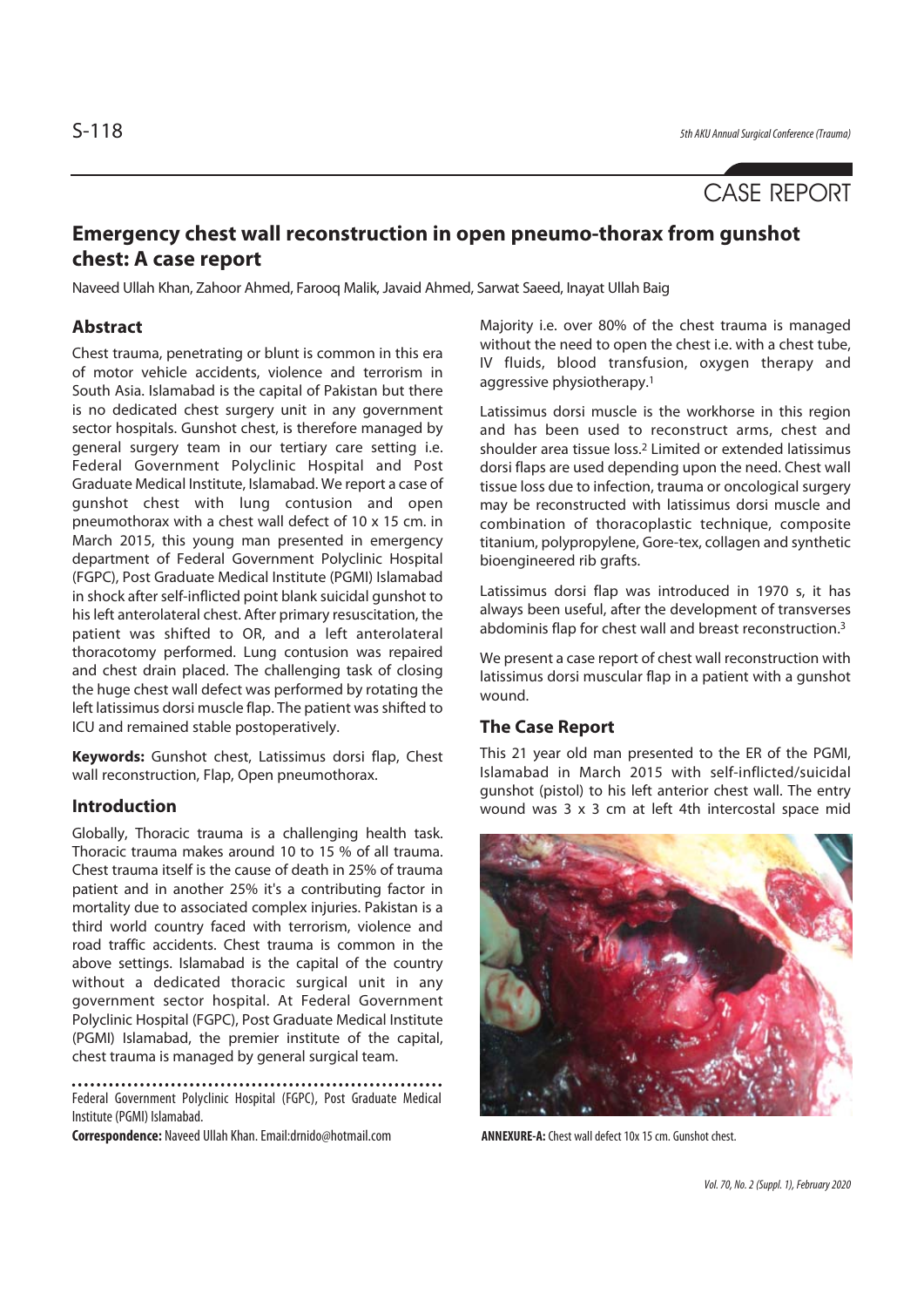5th AKU Annual Surgical Conference (Trauma)  $S-119$ 



Lung repair.



LD flap and chest wall reconstruction.

clavicular line and the exit wound was 10 x 15 cm in the lateral chest wall on the same side. It was a point blank close range gunshot with extensive tissue loss in the lateral chest wall. There was loss of body of 5th and 6th rib with underlying lung laceration and extensive haemorrhage.

The patient was resuscitated in emergency department with iv fluids, oxygen inhailation and occlusive dressing for the open pneumothorax and shifted to OR for emergency thoracotomy. At presentation, patient was in shock, pulse 130 per min, BP 80/50, respiratory rate of 32 per min.

Patient was anaesthetized in the OR and CVP was passed. Left Antero lateral 5th rib thoracotomy was performed. The damage was assessed and lung parenchymal repair with hemostasis was performed. Dead charred tissue with Chest wall closed.

free floating rib pieces was removed from the contused lung. The pericardium, diaphragm and mediastinum was intact.

A challenging task was the closure of lateral chest wall defect of 10 x 15cm as the body of 5th and 6th rib were lost and primary approximation of chest wall defect was impossible. A mess of interrupted proline sutures was used to bring the ribs closer to decrease the size of the defect.

The complete LD muscle flap can measure up to 20×35 cm. The skin paddle can be as large as 12×20 cm. We didn't require that much tissue in our case as the defect was 10x15 cm. moreover, skin wasn't needed as skin flaps were easily mobilized by subcutaneous dissection. So we dissected the LD muscle and raised the muscle flap. As the tissue loss was substantive, a rotation muscular flap of latissimus dorsi was taken from the ipsilateral side. The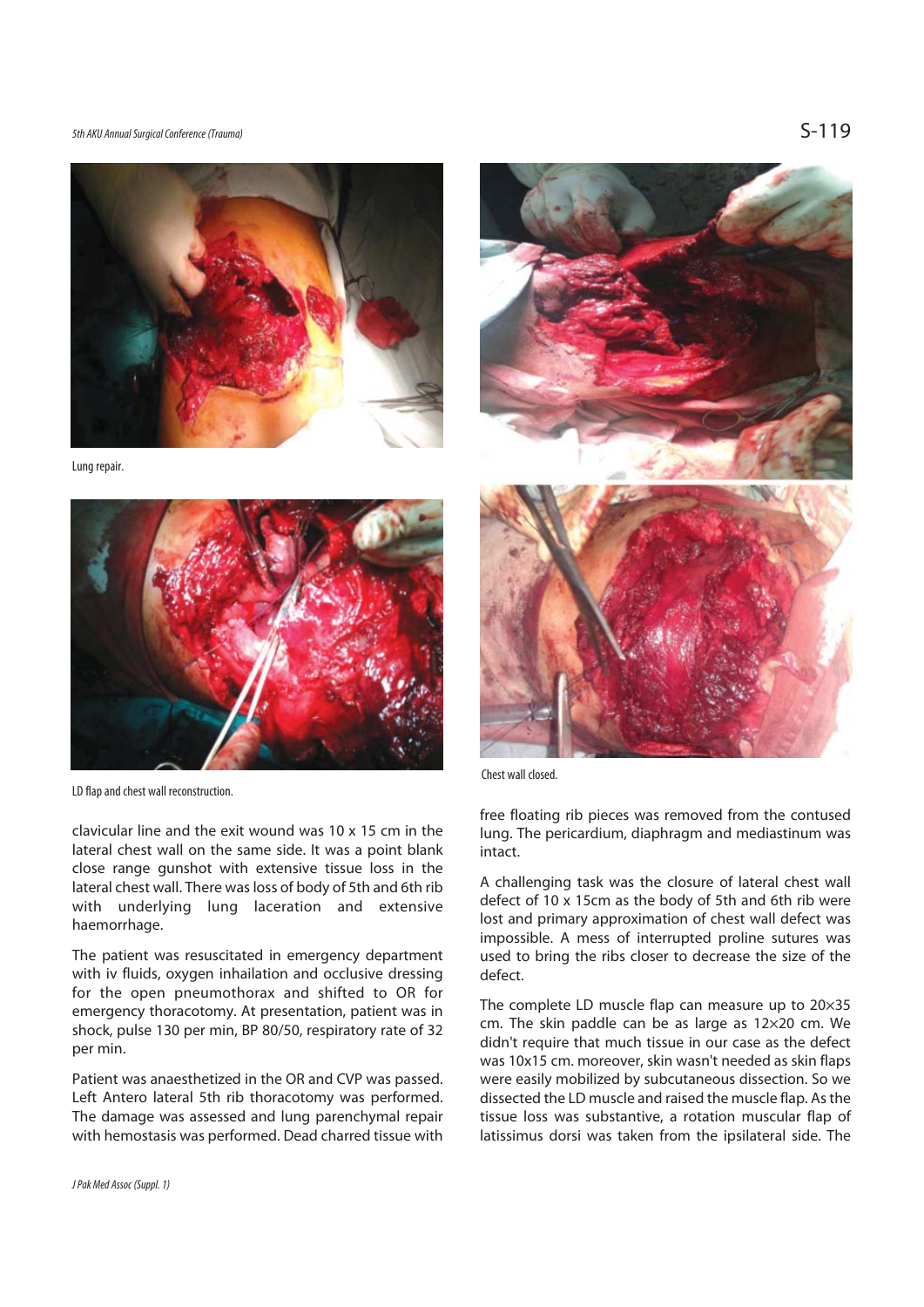flap was rotated anteromedially to cover the defect and placed there with vicryl 2/0. A chest drain was inserted on the same side in 8th inter costal space mid axillary line. The skin flaps were raised on both side of the chest wound and skin closure was done primarily. The patient remained stable haemodynamically as adequate resuscitation was performed intra operatively. Post operatively the patient was shifted to surgical ICU and remained stable. We removed the drain on the 5th postoperative day and sent him home on 7th post-operative day. Mild wound seroma was managed with dressing. Stitches were removed on 10 post-operative day.

### **Discussion**

Historically Tansini, was the first surgeon who used muscle flap for chest wall reconstruction i.e. a latissimus dorsi flap for a radical mastectomy defect in 1906.4 Some LD cases have been described in the 1940s and 1950s; however, this technique was revived in the 1970s and is now routinely practiced.2

Principles of ATLS, govern the management of chest trauma patients. Airway, breathing and circulation is secured. Closed chest injuries are managed by chest drains. In cases of open pneumothorax with chest wall defect, chest drain does not help or restore the pulmonary dynamics. The patient needs to be shifted to the OR for control of haemorrhage, lung parynchymal repair and chest wall reconstruction.5

Different methods have been used effectively to reconstruct chest wall. The reconstructive spectrum includes skin grafting, prosthetic implants, micro vascular free tissue transfer, bone reconstruction, and vacuum assisted closure. Flaps of Pectoralis major, latissimus dorsi, and rectus abdominis have been used for chest wall defects reconstruction.2

We performed LD FLAP in our repair of chest wall defect. Olivari6 advocated it for coverage of radiation-induced wounds of the chest wall. To obliterate dead space with a muscle-only flap, LD FLAP is now commonly used for coverage of both extrathoracic defects and intrathoracic defects.

Gunshot chest patients with huge defect, receive high velocity close range or high caliber shots. These patients are haemodinamically very unstable due to excessive blood loss and extensive visceral injury. They rarely reach an institution where expert thoracic surgical/ chest wall reconstruction expertise is available.

We presented this unique case of emergency chest wall reconstruction in a gunshot patient, after suicidal selfinflicted gunshot to the chest. This patient was in shock too with lung contusion and massive haemorrhage. The sucking open chest wound lead to grossly disturbed respiratory mechanics. Such patients usually die on the way or in ER/ OR due to haemodynamic instability. In this particular case, adequate resuscitation and prompt thoracotomy saved the patient's life.

This case report is important, as we already mentioned, thoracic trauma alone is the cause of death in 25% of patients and in another 25%, it's a contributing factor in a poly trauma death. This amounts to a very high mortality. Our patient received a close range self-inflicted point blank shot, with major laceration of left lung. Our patient had full recovery from this life threatening situation.

Plastic surgery or reconstructive surgery strictly follows a ladder. It emphasises on simple procedures first. If simple closure, relaxing incisions, skin flap closure is not possible, then local rotation flaps are the mainstay for reconstruction. Skin pedicle design was introduced to allow large flaps to be raised without requiring free grafts. This V-Y pattern helps to cover large anterior chest defects after mastectomy.7

Ersoz E and colleagues used a titanium mesh to reconstruct the chest wall in chondrosarcoma of the chest wall8 while Yoshiya K and colleagues used Malex mesh in their series of 16 cases between 1994 and 2012.8,9

The debate continues, whether to use myocutaneous flaps alone or in combination of prothetic implants and mesh. Makboul M and colleages have proven that myocutaneous flaps alone can be safely and effectively used to cover chest defects in radionecrosis. In our case, we used the muscle only to cover the defect. However, larger defects, with loss of more than 4 ribs require some thoracoplastic technique where synthetic material may also be used in combination with flaps.10

Our patient presented in emergency with a gunshot wound. Most of the case reposts and studies reporting chest wall reconstruction are elective procedures. Between January 2006 and December 2010, Guo L and colleagues presented their series of 14 cases of these 12 cases were due to giant chest wall tumour resection. One case was of thermocompression injury and one case was due to radiation necrosis.11

Plenty of variations exists in chest reconstruction throughout the world. Schmidt J and colleagues used Acellular Porcine Dermal Collagen Matrix mesh to reconstruct chest wall<sup>12</sup> while in a large study of 45 patients, Basta MN and colleagues presented their novel thoracoplastic approach. They incorporated mesh in their